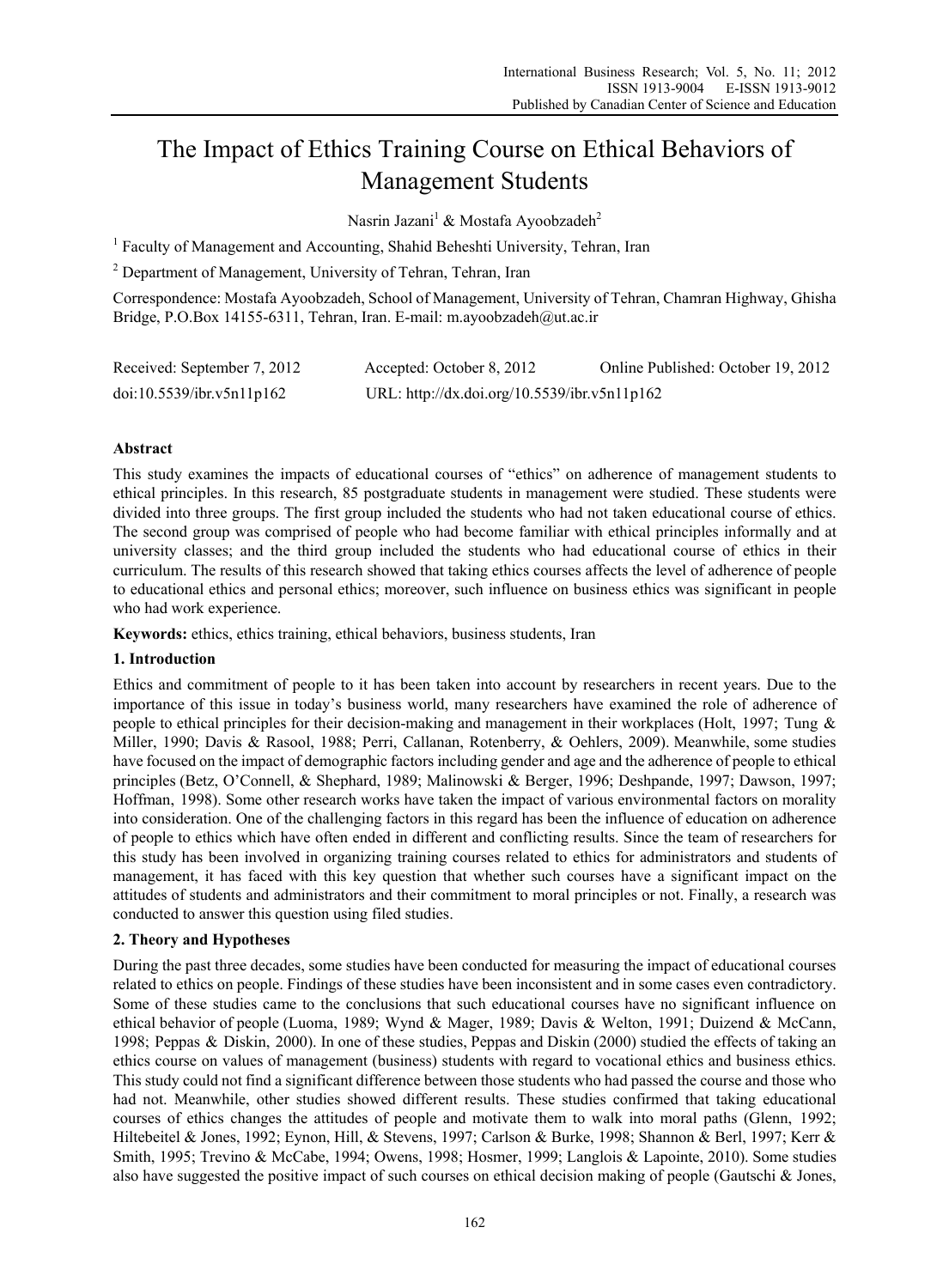1998; Perri, Callanan, Rotenberry, & Oehlers, 2009). In their research, Abolmohammadi and Reeves (2000) examined the impacts of taking an ethics course during a semester on business ethics and social accountability of organization, and confirmed the positive impact of these courses. Results of a recent research by Langlois and Lapointe (2010) was conducted on three groups of managers and lasted for three years, and showed that the ethical behavior of managers changed after the study and such courses affected their ethical awareness, judgment, accountability and general behavior in business.

In this research, to measure the adherence of students to ethics and to study the effects of training courses on people for dealing with ethical issues, like some of the previous studies, business ethics was chosen as the main indicator (Abolmohammadi & Reeves, 2000). But given that the sample included students and some of them had very little work experience, it was most probable that measurement of this indicator has had no accurate results, therefore it was decided that personal ethics, including two fields of education and social life also be included in research. Consequently, moral conditions were classified into three groups: personal ethics, business ethics and educational ethics. Personal ethics in social life is related to those aspects of ethics that a person refers to for his/her everyday life and in his/her relationships and interactions with people for his/her decisions. Business ethics is devoted to vocational aspect of personal ethics and includes decisions of an individual in his/her working life; according to the definition by Velasquez (2006) vocational ethics is a specialized study of moral right and wrong as they apply to business institutions, organizations and behavior. In this study, the issues related to corporate ethics are also included in this category. The third set of moral principles includes those principles that people are faced with in their educational life and in educational spaces. Accordingly, the first three hypotheses of this study were defined as follows:

*Hypothesis 1:* Participation of individuals in courses of ethics is effective in promoting their adherence level to business ethics.

*Hypothesis 2:* Participation of individuals in courses of ethics is effective in promoting their adherence level to personal ethics.

*Hypothesis 3:* Participation of individuals in courses of ethics is effective in promoting their adherence level to educational ethics.

At first, the main hypotheses were defined as mentioned above, but with a deeper review of literature and previous studies, another important factor was identified that could not be ignored. This factor was ethical awareness; it is possible that after taking educational courses, a significant impact on level of adherence of people to ethical principles cannot be achieved for various reasons, but their ethical awareness may be strengthened and with passage of the time, may improve their attitudes in ethical situations and increase their level of commitment to ethical principles. As Maclagan (1994) stated in his studies, one of the goals of teaching ethics to managers is to stimulate their ethical imaginations and awareness and in fact, people before acting morally should have the ability to recognize ethical issues. Moral awareness is a necessary and integral part of ethical behaviors. It is the degree to which an individual recognizes the aspects of a situation that carry a reasonable likelihood of moral good or wrong to other people (Lin & Zhang, 2011). A recent study conducted by Cubie Lau (2010) on 707 undergraduate students emphasized that taking an educational course focusing on ethical issues affects the ethical awareness and moral reasoning of students. Consequently, the next hypothesis is formed:

*Hypothesis 4:* Participation of individuals in courses of ethics is effective in promoting their ethical awareness.

Another issue that has been taken into consideration in moral studies is the influence of gender on their adherence to ethical principles. In this regard, different views have been expressed. Some researches suggest that women are more ethical than men (Malinowski & Berger, 1996; Jones & Gautschi, 1988; Betz, O'Connell, & Shephard, 1989; Lau, 2010). Another group of researchers found no significant difference between moral behavior of men and women (McNichols & Zimmerman, 1985; Tsalikis & Ortiz-Buonafina, 1990). In a study conducted by Roxas and Stoneback (2004) moral behavior of men and women were studied in several countries and interesting results were obtained. In this study, generally women were more ethical then men, but separate studies of countries provided different results. In U.S., Australia, Philippines, and Germany women were a little more ethical than men and this difference was at most in Ukraine. While in other countries such as Canada and Thailand, the level of adherence of men to ethics was slightly higher than that of women and this difference was significant in China. In a recent research conducted regarding the differences between male and female managers, it was concluded that generally female managers believe in the impact of moral codes on the organization more than male managers and they believe that these codes will cause a higher level of business ethics (Ibrahim, Angelidis, & Tomic, 2009). Since the results in this field are still uncertain and such issue has not been evaluated in Iran yet, to evaluate this issue in this research, the last hypothesis was formed: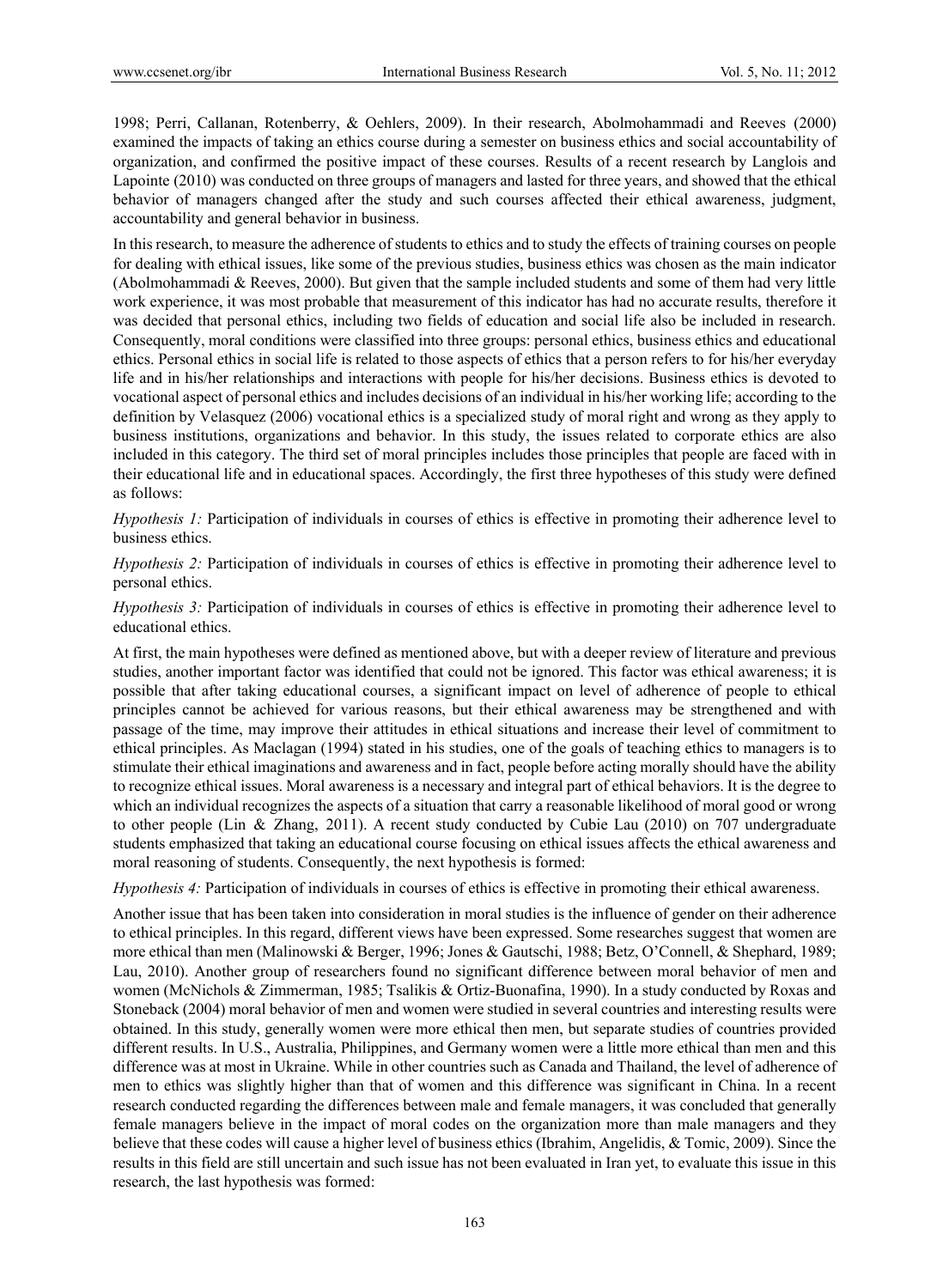*Hypothesis 5:* Men and Women show different levels of ethical behavior and awareness.

## **3. Methodology**

Most of studies performed in this field have examined changes in behavior or attitude of people after taking a course in ethics, or in other words they have compared behavior or attitude of people before and after an educational course (Fraedrich, Cherry, King, & Guo, 2005; Dellaportas, 2006; Boyd, 1981-1982). This research has been formed on the basis of comparing different groups and in which understanding of people from their level of commitment to ethics is examined, so that people who have passed the course of ethics can be compared with those who have not taken it.

## *3.1 Participants*

This study was conducted in Iran's three top educational institutions in the field of management and our statistical population was comprised of students who studied management courses at postgraduate level. Our sample consists of 85 students in those institutes who filled our questionnaire. The statistical population included postgraduate students of University of Tehran, Shahid Beheshti University, and the Industrial Management Institute. University of Tehran and Shahid Beheshti University are the top Iranian universities in the field of management and they are considered as the major centers of management knowledge. Industrial Management Institute is also one of the best and most updated training organizations in Iran and its students have generally more working experience, and they are required to take ethics courses. The questionnaire was sent to more than 300 postgraduate students whose email addresses were provided by the institutions. Therefore, all of those students who were studying in the last year of Business in the mentioned educational institutions were asked to fill the questionnaire. After sending a reminder email for them, the number of respondents amounted to 85.

## *3.2 Research Design*

It was originally intended to divide students into two groups, i.e. those who had a course of ethics in their curriculum and those who had not. After more studies and initial interviews with a number of students, however, we concluded that there are some students who had not taken an ethics course formally, but they had become familiar with these issues during their education via lecturers who had informally included such discussions in their classes, and this would certainly affect the outcome of the research. The students were therefore divided into three groups, those who had taken ethics courses and are the main objective of the research, and those who had not taken ethics courses and form the control group, and those who had become familiar with ethical issues informally and through other classes. It should be noted that in some studies, those people were studied who had passed ethics courses within a short period of time (Jones D. A., 2009; Ritter, 2006). For the purpose of this study, by taking a course in ethics we mean taking such a course within a period that lasts for a semester in line those scholars who have focused on such medium and long term periods (Abolmohammadi & Reeves, 2000; Fraedrich, Cherry, King, & Guo, 2005; Boyd, 1981-1982).

## *3.3 Measures*

To identify the level of adherence of individuals to ethics, after reviewing literature and available questionnaires and tools, a questionnaire consisting of two parts was developed: the first part that was about the demographic data of individuals and the second part that asked 28 Likert Scale questions with regard to four studied aspects. Among these, five questions were about business ethics, 7 questions about personal ethics, 11 questions about educational ethics, and finally 5 questions about the ethical awareness; due to the fact that educational ethics is more tangible for students, it was tried that the number of questions in this section would be more.

## *3.4 Data Collection*

For collecting data for this research, due to the sensitivity of people in answering questions related to ethics, the questionnaires were not given to individuals directly, so that they would not be worry that their information can be identifiable to the researcher. Thus the authors decided to send the questionnaire electronically and via Google Docs for students; this approach made it possible that questionnaires can be returned anonymously and individuals can be ensured their questionnaires were not detectable; on the other hand, it was feared that using this method, a much smaller number of questionnaires would be returned and eventually as it was mentioned before, only 85 students out of 300 filled the questionnaire.

## **4. Results**

Among those 85 respondents to the questionnaire, 42 persons were male and 43 female. During data collection, these people were between 23 to 45 years old, and 90% of them were in the age range of 23 to 32 years. Among these individuals, 39 individuals had not passed ethics courses, 18 persons had received informal education in this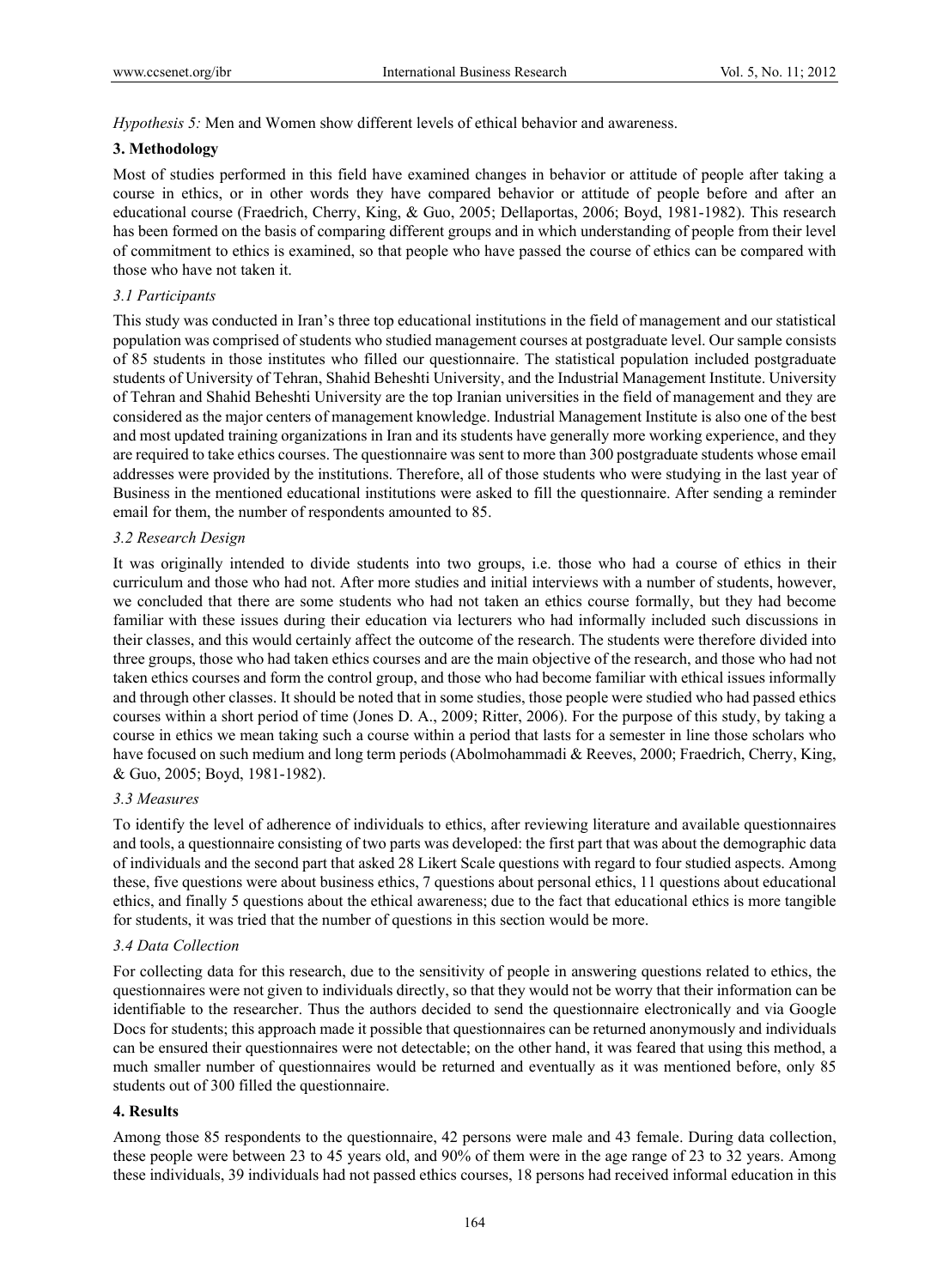regard and 28 people were educated in this regard (Table 1).

| Variable                     |                  | $\rm F$ | $\frac{0}{0}$ |
|------------------------------|------------------|---------|---------------|
| Gender                       | Male             | 42      | 49.5          |
|                              | Female           | 43      | 50.5          |
| Age                          | 24 or less       | 30      | 35.3          |
|                              | $25 - 27$        | 36      | 42.4          |
|                              | 28-30            | 8       | 9.4           |
|                              | $31 - 33$        | 6       | 7             |
|                              | 34 or more       | 5       | 5.9           |
| Ethical education background | Yes              | 28      | 33            |
|                              | No               | 39      | 45.9          |
|                              | Yes but informal | 18      | 21.1          |
| Working experience (years)   | 2 or less        | 52      | 61.2          |
|                              | $3 - 5$          | 16      | 18.8          |
|                              | $6 - 8$          | 6       | 7             |
|                              | $9 - 11$         | 6       |               |
|                              | 12 or more       | 5       | 5.9           |

#### Table 1. The Data of Participants

Before sending the questionnaire, 30 students were considered as pilot samples and were asked to complete the questionnaires. After completing the questionnaire, the SPSS 19 software program was used for data analysis. Cronbach's alpha was calculated and after ensuring its reliability (with value of 0.71) the questionnaire was sent to all students. After completion of the questionnaires, K-S Test was used for assessing the normalization of the data and after becoming ensured of its normality, parametric tests were used for data analysis.

To find the relationship between teaching ethics for students and their adherence to ethics, one-way ANOVA test was used. After comparing the average of all three groups of respondents in relation to the four aspects of ethics, we got some interesting results. After ANOVA test, the value of Sig for personal ethics and educational ethics was less than 5 percent. Therefore the hypothesis that the average of three communities are equal  $(H_0)$  was rejected for these two aspects. This indicated that the average of the group which had passed ethics courses had a significant difference from that of other two groups. For two other aspects, business ethics and ethical awareness, the value of Sig was more than 5 percent, so the hypothesis that the average of three communities are equal was accepted and no significant difference was found among averages in this regard.

Also to compare the adherence of men and women to moral issues, Independent Samples T-Test was used and after using this test, the value of Sig was more than 5 percent, so the hypothesis that the average of two communities are equal  $(H<sub>0</sub>)$  was accepted and the average of these groups had no significant difference.

#### **5. Conclusion**

This study has examined the impacts of passing educational courses of ethics on understanding of management students with regard to their adherence to ethical principles. After conducting this research, interesting results were obtained that suggest the positive impact of passing these courses on ethical behavior of students. In this study, the ethical behaviors were divided into three aspects: business ethics, personal ethics, and educational ethics. The ethical awareness was another component in this research.

After reviewing the statistical findings, with regard to hypothesis 1 and by comparing the average of three communities, it was concluded that there is no significant difference between the people of these three communities in terms of adherence to business ethics. Since our statistical population is consisted of students, a large number of which have little job experience, it is likely that these students due to lack of work experience and actual dealing with many possible ethical dilemmas, would have no deep understanding of their reactions when confronted with ethical dilemmas or unethical behavior. Therefore, after putting those who had work experience of a year or less aside, we repeated one-way ANOVA test and this time the value of Sig become less than 5%, and the hypothesis that the average of three communities are equal was rejected, this means that in terms of studying hypothesis 1, with regard to those who had more than a year of work experience, we concluded that passing ethics courses has increased their commitment to business ethics. Unfortunately, by this approach, a number of our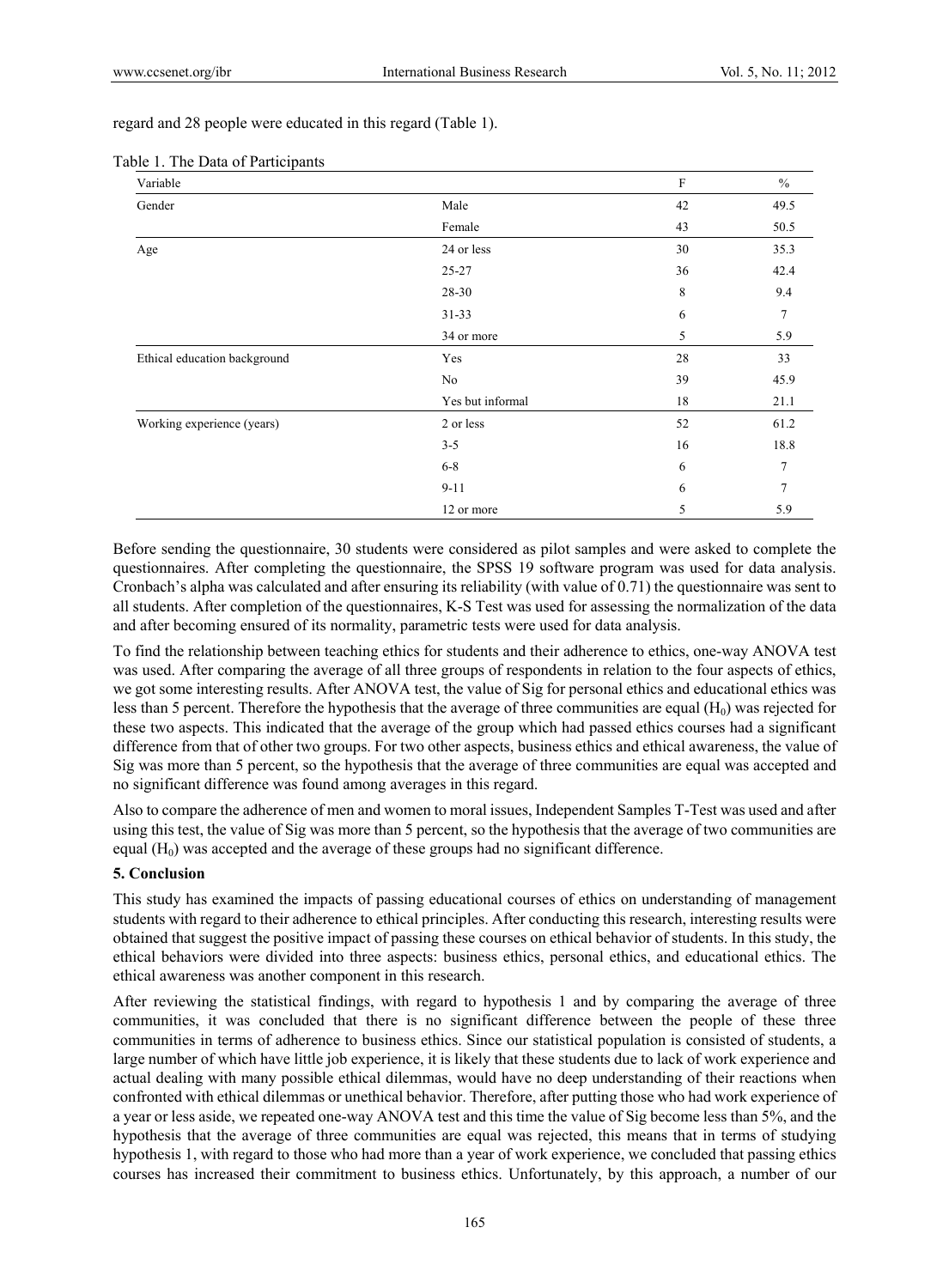samples were removed for hypothesis 1, but accordingly, our understanding that less experienced students have no full knowledge of themselves was strengthened.

With regard to hypothesis 2 and 3, as it was mentioned before, there was a significant difference between the averages of the three communities in both hypotheses; in both hypotheses, the individuals who had passed ethics course had greater adherence to personal and educational ethics than those who had not passed the course and the people who had informal learning.

With regard to the fourth hypothesis, the findings of this study could not demonstrate the effects of courses of ethics on ethical awareness level.

For the fifth hypothesis, no significant difference between male and female students was found and this means that the level of adherence to ethical principles was identical among both groups.

## **6. Limitations of the Study**

Like many other studies, this study has been associated with some constraints. One of the main limitations is its small sample size. Given the sensitivity of respondents to a questionnaire on ethical issues, anonymous electronic questionnaire was used in this study and the rate of return was very low. Furthermore, the questionnaire was sent to email address of students provided by the institutions, therefore the individuals who filled the form were not a random selection of students, but were some students who actually filled the questionnaire.

Another limitation of this study is the lack of pretest and posttest designs. If a questionnaire survey could have been performed before and after such courses in ethics for those who had them in their own curriculum, the confidence level for results would have been more.

## **References**

- Abolmohammadi, M. J., & Reeves, M. F. (2000). Effects of Education and Intervention of Business Students' Ethical Cognition: A Cross Sectional and Longitudinal Study. *Teaching Business Ethics, 4*(3), 269-284. http://dx.doi.org/10.1023/A:1009834727902
- Betz, M., O'Connell, L., & Shephard, J. M. (1989). Gender differences in proclivity for unethical behavior. *Journal of Business Ethics, 8*(5), 321-24. http://dx.doi.org/10.1007/BF00381722
- Boyd, D. P. (1981-1982). Improving Ethical Awareness Through the Business and Society Course. *Business and Society, 20/21*(1), 27-31. http://dx.doi.org/10.1177/000765038102000204
- Carlson, P. J., & Burke, F. (1998). Lessons learned from ethics in the classroom: exploring student growth in flexibility, complexity, and comprehension. *Journal of Business Ethics, 17*(11), 1179-87. http://dx.doi.org/10.1023/A:1005740923813
- Davis, H. J., & Rasool, S. A. (1988). Values research and managerial behavior: implications for devising culturally consistent managerial styles. *Management International Review, 28*(3), 11-20.
- Davis, J., & Welton, R. E. (1991). Professional ethics: business students' perceptions. *Journal of Business Ethics*, 451-63. http://dx.doi.org/10.1007/BF00382829
- Dawson, L. M. (1997). Ethical differences between men and women in the sales profession. *Journal of Business Ethics, 16*(11), 1143-52. http://dx.doi.org/10.1023/A:1005721916646
- Dellaportas, S. (2006). Making a Difference with a Discrete Course on Accounting Ethics. *Journal of Business Ethics, 65*, 391-404. http://dx.doi.org/10.1007/s10551-006-0020-7
- Deshpande, S. P. (1997). Manager's perception of proper ethical conduct: the effect of sex, age, and level of education. *Journal of Business Ethics, 16*(1), 79-85. http://dx.doi.org/10.1023/A:1017917420433
- Duizend, G., & McCann, K. (1998). Do collegiate business students show a propensity to engage in illegal business practice. *Journal of Business Ethics, 17*(3), 229-38. http://dx.doi.org/10.1023/A:1017945925104
- Eynon, G., Hill, N. T., & Stevens, K. T. (1997). Factors that inflence the moral reasoning abilities of accountants: implications for universities and profession. *Journal of Business Ethics, 16*(12/13), 1297-1309. http://dx.doi.org/10.1023/A:1005754201952
- Fraedrich, J., Cherry, J., King, J., & Guo, C. (2005). An Empirical Investigation of the Effects of Business Ethics Training. *Marketing Education Review, 15*(3), 27-36.
- Gautschi, F. H., & Jones, T. M. (1998). Enhancing the ability of business students to recognize ethical issues: an empirical assessment of the effectiveness of a course in business ethics. *Journal of Buisness Ethics, 17*(2), 205-16. http://dx.doi.org/10.1023/A:1005740505208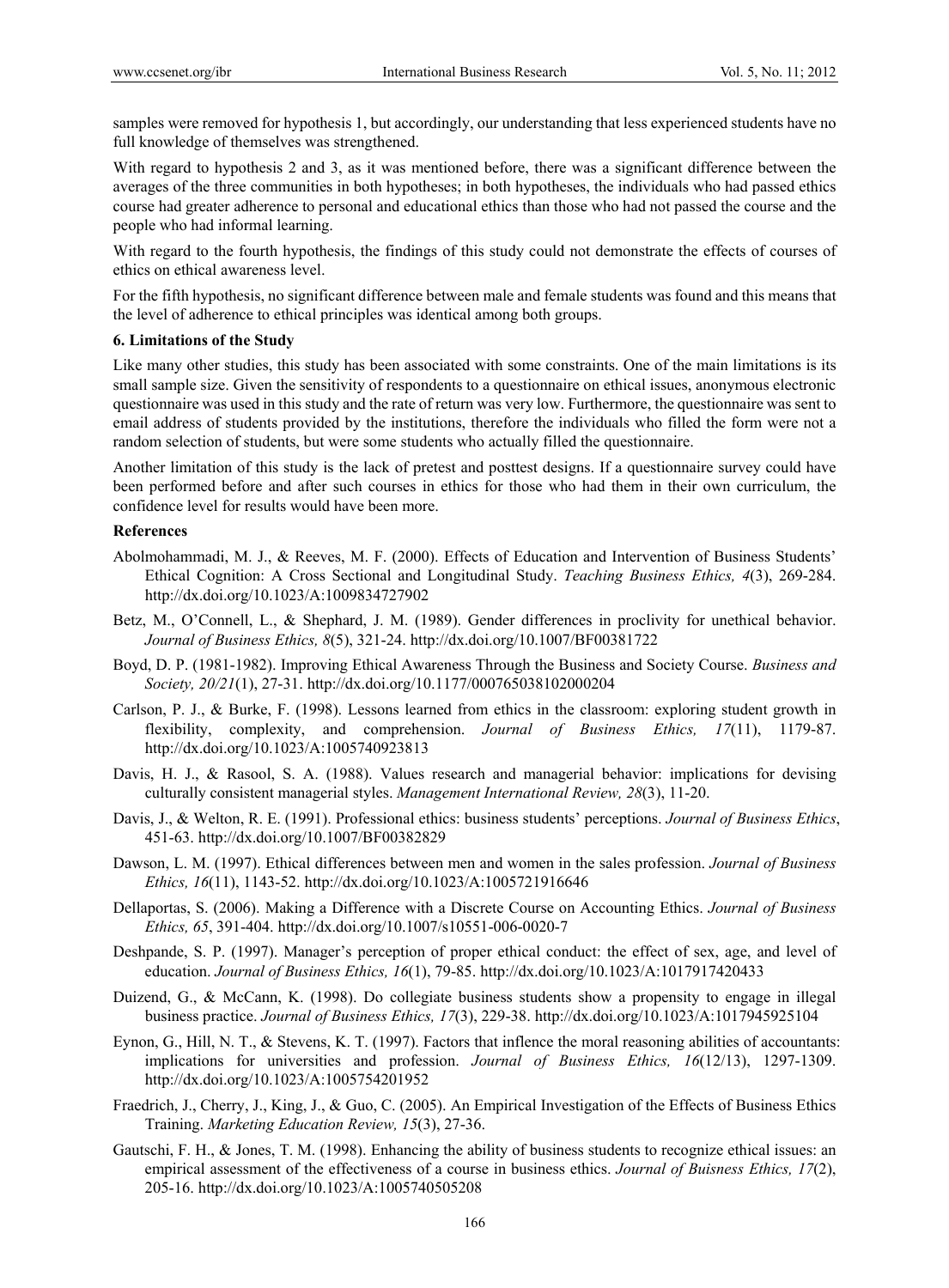- Glenn, J. R. (1992). Can a business and society course affect the ethical judgement of managers. *Journal of Business Ethics, 11*(3), 217-23. http://dx.doi.org/10.1007/BF00871969
- Hiltebeitel, K. M., & Jones, S. K. (1992). An assessment of ethics instruction in accounting education. *Journal of Business Ethics, 11*(1), 37-46. http://dx.doi.org/10.1007/BF00871990
- Hoffman, J. (1998). Are women really more ethical than men? Maybe it depends on the situation. *Journal of Managerial Issues, 10*(1), 60-73.
- Holt, D. H. (1997). A comparative study of values among Chinese and US. Entrepreneurs: pragmatic convergence between contrasting cultures. *Journal of Business Venturing, 12*(6), 483-505. http://dx.doi.org/10.1016/S0883-9026(96)00131-0
- Hosmer, L. T. (1999). Somebody out there doesn't like us: a study of the position and respect of business ethics at schools of business administration. *Journal of Business Ethics, 22*(2), 91-106. http://dx.doi.org/10.1023/A:1005816001341
- Ibrahim, N., Angelidis, J., & Tomic, I. M. (2009). Managers' Attitudes Toward Codes of Ethics: Are There Gender Differences. *Journal of Business Ethics, 90*(3), 343-53. http://dx.doi.org/10.1007/s10551-010-0428-y
- Jones, D. A. (2009). A Novel Approach to Business Ethics Training: Improving Moral Reasoning in Just a Few Weeks. *Journal of Business Ethics, 88*, 367-379. http://dx.doi.org/10.1007/s10551-008-9969-8
- Jones, W. A., & Gautschi, F. H. (1988). Will the ethics of business change? A survey of future executives. *Journal of Business Ethics, 7*, 231-48. http://dx.doi.org/10.1007/BF00381827
- Kerr, D. S., & Smith, L. M. (1995). Importance of and approaches to incorporating ethics into the accounting classroom. *Journal of Business Ethics, 14*(12), 987-95. http://dx.doi.org/10.1007/BF00872114
- Langlois, L., & Lapointe, C. (2010). Can ethics be learned? Results from a three-year action-research project. *Journal of Educational Administration, 48*(2), 147-163. http://dx.doi.org/10.1108/09578231011027824
- Lau, C. L. (2010). A Step Forward: Ethics Education Matters! *Journal of Business Ethics, 92*(4), 565-84. http://dx.doi.org/10.1007/s10551-009-0173-2
- Lin, Z. J., & Zhang, J. (2011). Ethical awareness of Chinese business managers and accountants and their views on the use of off-book accounts. *Advances in Accounting, incorporating Advances in International Accounting* .
- Luoma, G. (1989). Can ethics be taught? *Business & Economic Review, 3*(1), 3-5.
- Maclagan, P. (1994). Education and Development for Corporate Ethics. *Industrial and Commercial Training, 26*(4), 3-7. http://dx.doi.org/10.1108/00197859410058120
- Malinowski, C., & Berger, K. A. (1996). Undergraduate student attitudes about hypothetical marketing dilemmas. *Journal of Business Ethics, 15*(5), 525-35. http://dx.doi.org/10.1007/BF00381928
- McNichols, C. W., & Zimmerman, T. W. (1985). Situational ethics: an empirical study of differentiators of student attitudes. *Journal of Business Ethics, 4*, 175-80. http://dx.doi.org/10.1007/BF00705616
- Owens, D. (1998). From the business ethics course to the sustainable curriculum. *Journal of Business Ethics, 17*(15), 1765-77. http://dx.doi.org/10.1023/A:1006000409461
- Peppas, S. C., & Diskin, B. A. (2000). Ethical perspectives: are future marketers any different? *Teaching Business Ethics, 4*(2), 207-20. http://dx.doi.org/10.1023/A:1009822500621
- Perri, D. F., Callanan, G. A., Rotenberry, P. F., & Oehlers, P. F. (2009). Education and training in ethical decision making: comparing context and orientation. *Education + Training, 51*(1), 70-83. http://dx.doi.org/10.1108/00400910910931841
- Ritter, B. A. (2006). Can Business Ethics be Trained? A Study of the Ethical Decision-Making Process in Business Students. *Journal of Business Ethics, 68*, 153-164. http://dx.doi.org/10.1007/s10551-006-9062-0
- Roxas, M. L., & Stoneback, J. Y. (2004). The Importance of Gender Across Cultures in Ethical Decision-Making. *Journal of Business Ethics, 50*(2), 149-65. http://dx.doi.org/10.1023/B:BUSI.0000022127.51047.ef
- Shannon, J. R., & Berl, R. L. (1997). Are we teaching ethics in marketing? A survey of students' attitudes and perceptions. *Journal of Business Ethics, 16*(10), 1059-75. http://dx.doi.org/10.1023/A:1017922005651